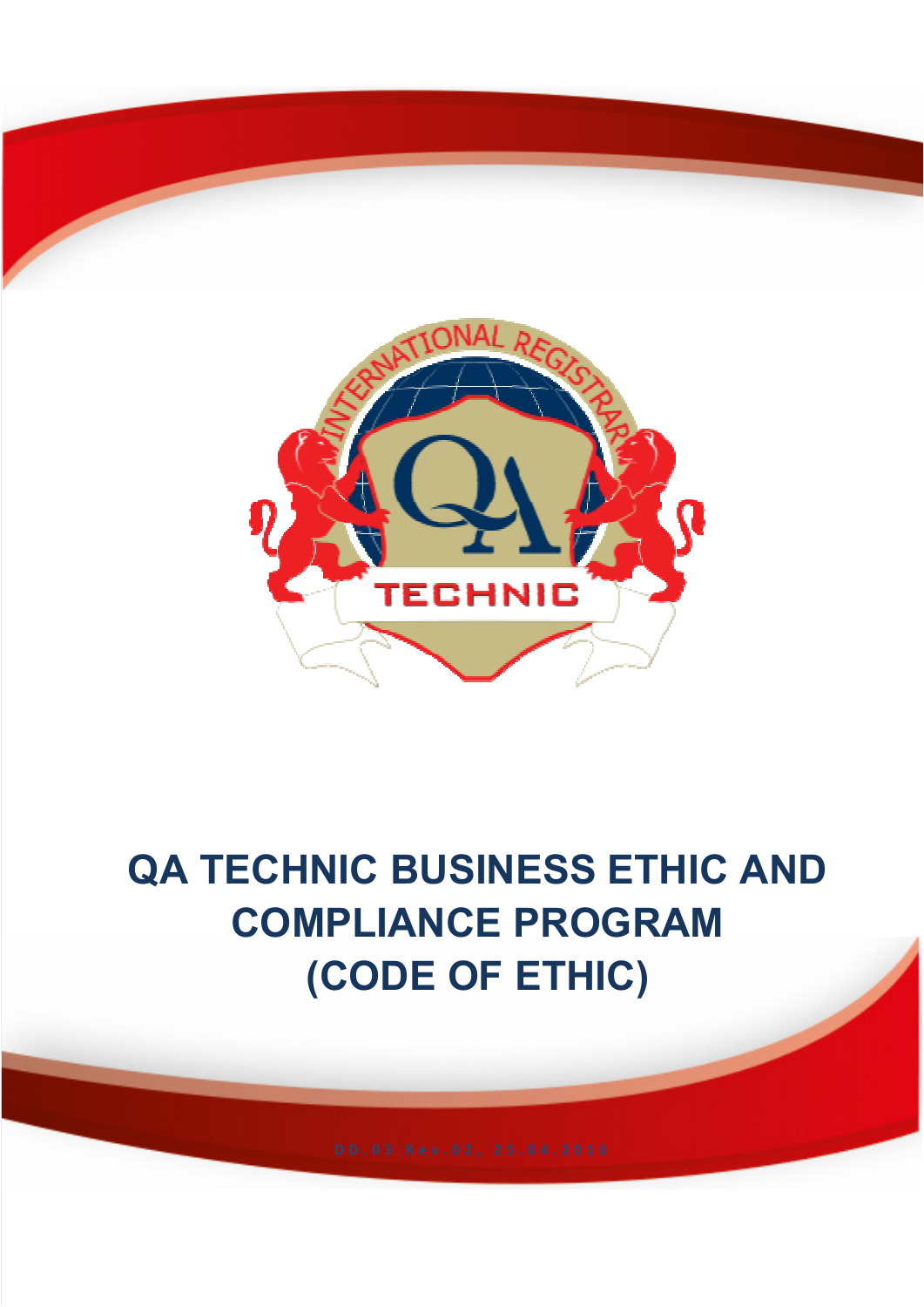

## İçindekiler

|  | CONFLICTS OF INTEREST <b>Manufacture CONFLICTS</b> OF INTEREST                                                                                                                                                                         |  |  |  |  |
|--|----------------------------------------------------------------------------------------------------------------------------------------------------------------------------------------------------------------------------------------|--|--|--|--|
|  |                                                                                                                                                                                                                                        |  |  |  |  |
|  |                                                                                                                                                                                                                                        |  |  |  |  |
|  |                                                                                                                                                                                                                                        |  |  |  |  |
|  |                                                                                                                                                                                                                                        |  |  |  |  |
|  |                                                                                                                                                                                                                                        |  |  |  |  |
|  |                                                                                                                                                                                                                                        |  |  |  |  |
|  |                                                                                                                                                                                                                                        |  |  |  |  |
|  |                                                                                                                                                                                                                                        |  |  |  |  |
|  |                                                                                                                                                                                                                                        |  |  |  |  |
|  |                                                                                                                                                                                                                                        |  |  |  |  |
|  |                                                                                                                                                                                                                                        |  |  |  |  |
|  |                                                                                                                                                                                                                                        |  |  |  |  |
|  |                                                                                                                                                                                                                                        |  |  |  |  |
|  |                                                                                                                                                                                                                                        |  |  |  |  |
|  |                                                                                                                                                                                                                                        |  |  |  |  |
|  |                                                                                                                                                                                                                                        |  |  |  |  |
|  |                                                                                                                                                                                                                                        |  |  |  |  |
|  |                                                                                                                                                                                                                                        |  |  |  |  |
|  |                                                                                                                                                                                                                                        |  |  |  |  |
|  |                                                                                                                                                                                                                                        |  |  |  |  |
|  |                                                                                                                                                                                                                                        |  |  |  |  |
|  |                                                                                                                                                                                                                                        |  |  |  |  |
|  |                                                                                                                                                                                                                                        |  |  |  |  |
|  |                                                                                                                                                                                                                                        |  |  |  |  |
|  |                                                                                                                                                                                                                                        |  |  |  |  |
|  |                                                                                                                                                                                                                                        |  |  |  |  |
|  | 1.<br>2.<br>3.<br>4.<br>5.<br>1.<br>2.<br>3.<br>4.<br>5.<br>6.<br>7.<br>III.<br>1.<br>1.1<br>1.2<br>1.3 <sub>l</sub><br>1.4<br>1.4.1<br>1.4.2<br>1.4.3<br>1.4.4<br>1.4.5<br>1.5<br>1.6<br>1.7<br>1.8<br>1.9<br>1.9.1<br>1.9.2<br>1.9.3 |  |  |  |  |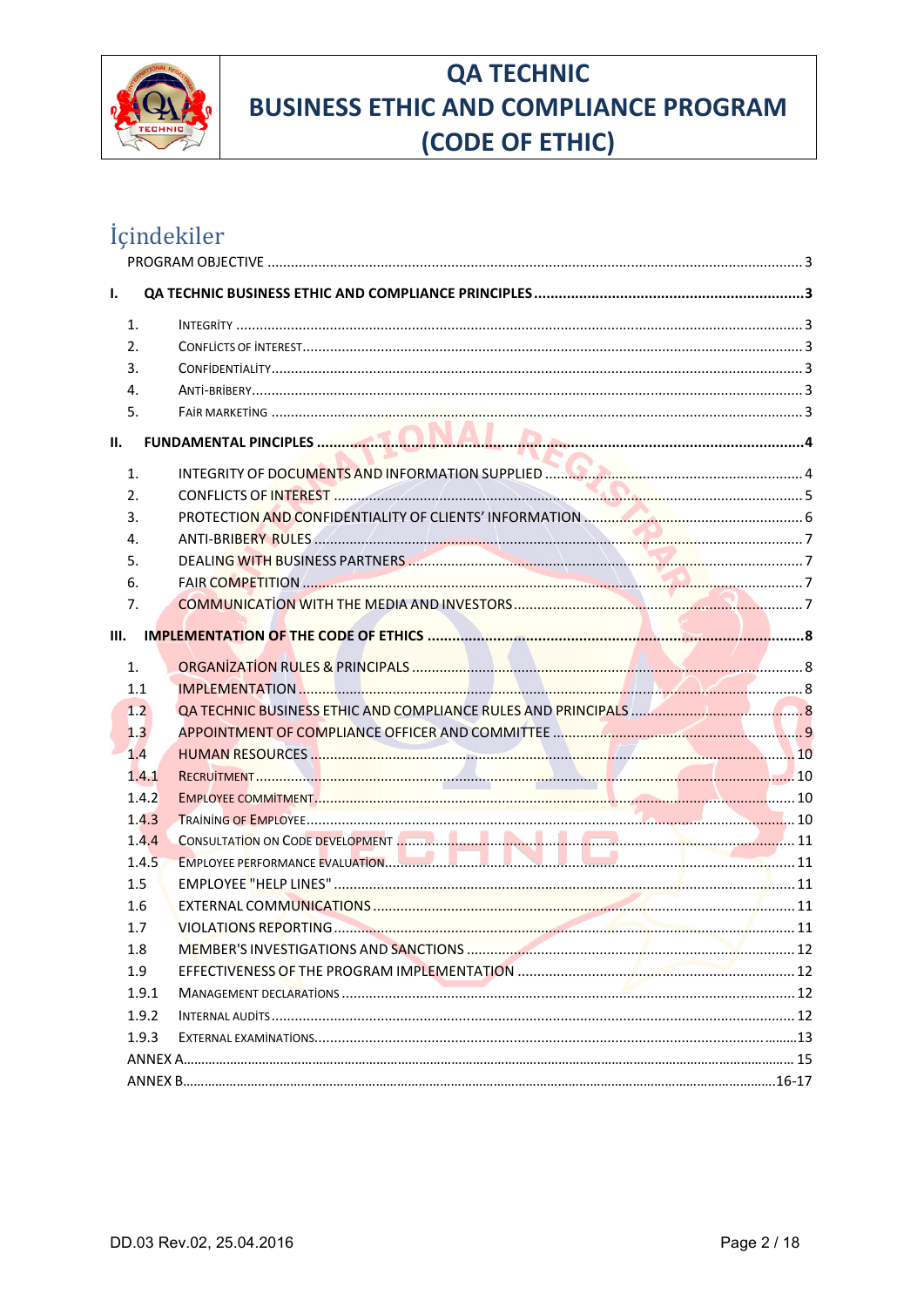

#### **PROGRAM OBJECTIVE**

The objective of this Business Ethic and Compliance Program ("Program") is to enhance the status of QA TECHNIC by ensuring that it abides by the standards of professional conduct throughout its organization, including franchise holders, joint ventures or others using the QA TECHNIC name with its consent to assure its ethical behavior and the integrity of its services - hereafter referred to as "QA TECHNIC".

#### **I. QA TECHNIC BUSINESS ETHIC AND COMPLIANCE PRINCIPLES**

#### **1. Integrity**

QA Technic shall operate in a professional, independent and impartial manner in all its activities.

QA Technic shall carry out its work honestly and shall not tolerate any deviation from its approved methods and procedures. Where approved test methods make provision for tolerances in results, QA Technic shall ensure that such tolerances are not abused to alter the actual test findings.

QA Technic shall report data, test results and other material facts in good faith and shall not improperly change them, and shall only issue reports and certificates that correctly present the actual findings, professional opinions or results obtained.

#### **2. Conflicts of interest**

QA Technic shall avoid conflicts of interest with any related entity in which it has a financial or commercial interest and to which it is required to provide services.

QA Technc shall avoid conflicts of interest between QA Technic companies and/or divisions engaged in different activities but which may be providing services to either the same client or each other.

QA Technic shall ensure that its employees avoid conflicts of interest with the activities of QA Technic.

#### **3. Confidentiality**

QA Technic shall treat all information received in the course of the provision of its services as business confidential to the extent that such information is not already published, generally available to third parties or otherwise in the public domain.

#### **4. Anti-bribery**

QA Technic shall prohibit the offer or acceptance of a bribe in any form, including kickbacks on any portion of a contract payment.

QA Technic shall prohibit the use of any routes or channels for provision of improper benefits to, or receipt of improper benefits from, customers, agents, contractors, suppliers, or employees of any such party, or government officials.

#### **5. Fair marketing**

QA Technic shall only present itself and conduct marketing, including any comparisons with or references to competitors or their services, in a manner that is truthful and not deceptive or misleading or likely to mislead.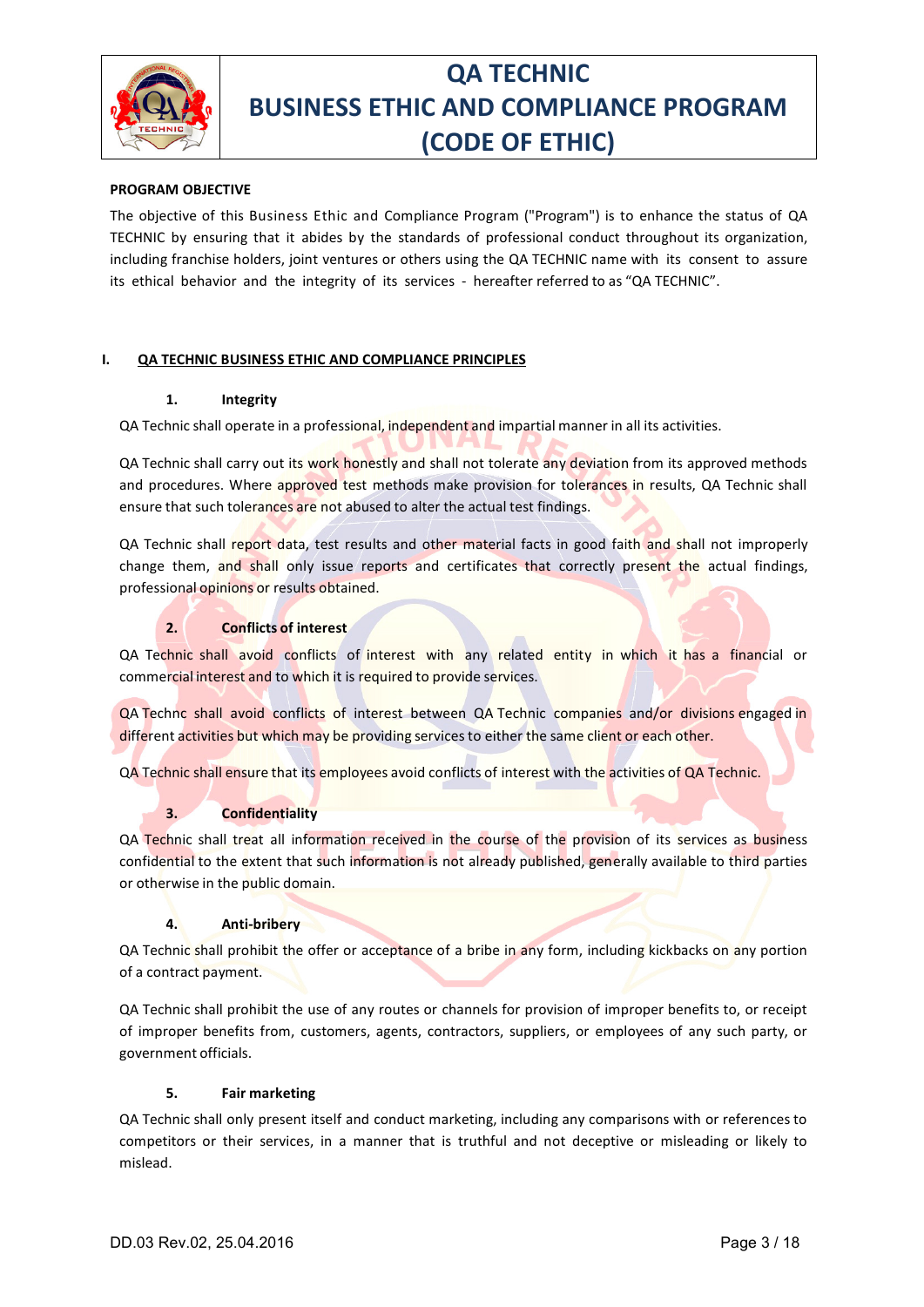

#### **II. FUNDAMENTAL PINCIPLES**

#### **1. INTEGRITY OF DOCUMENTS AND INFORMATION SUPPLIED**

#### **1.1 Integrity Of Our Services**

ALBERK must avoid situations in which our professionalism, independence or impartiality may be compromised. We are committed to examining and dealing with such situations openly and transparently. Our work shall be carried out honestly in a professional, independent and impartial manner, with no influence tolerated with respect to any deviation from either our own approved methods and procedures or the reporting of accurate results or findings. We must not bow to any pressure or influence to change our results or findings.

Data, test results and material facts shall be reported in good faith. Our reports, test results andcertificates must accurately state the actual findings, professional opinion or results obtained. Through our processes and controls, we ensure the integrity of our services.

#### **1.2 Integrity Of Financial And Accounting Documents**

All financial and accounting information must be duly and correctly recorded in books and accounts and should, in no case, be the subject of incomplete, erroneous or fraudulent treatment. All entries must be justified by the appropriate items of proof, in good faith.All documents must be stored in accordance with specified time intervals available at legislation.

#### **1.3 Internal Control Of Financial And Accounting İnformation**

Internal control objectives are to ensure the quality and reliability of the financial and accounting information supplied. Each ALBERK business unit or department manager is responsible for internal control in conformity with ALBERK procedures.

Financial consultant must ensure that data recorded in the reporting system in particular at monthly, 3 months and for the end of year closure, are in line with the information due to be published.

#### **1.4 Integrity Of Audit Reports And İnformation Supplied**

All employees must ensure that such information and documents communicated to other employees and/or clients by them are reliable,true and relevant.(including electronic copies) Each ALBERK employee is personally responsible for all the provided information and for all the documents he or she produces, such as, but not limited, to reports, test results and certificates. This also applies, among other things, to information and documents in respect of human resources, finance, legal, tax and also documents submitted to governmental or regulatory authorities.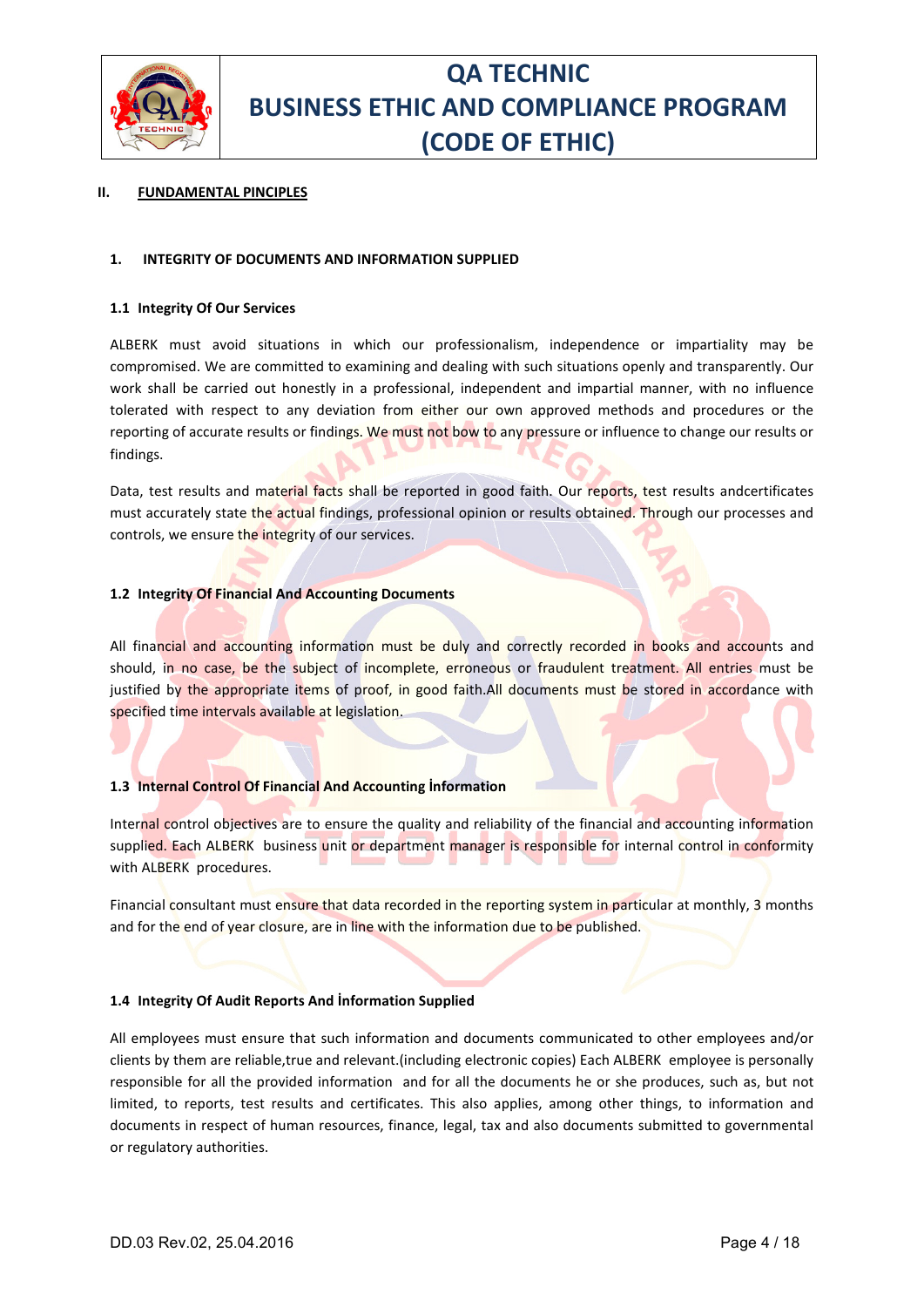

### **2. CONFLICTS OF INTEREST**

A conflict of interest is a situation in which ALBERK's interests differ from personal interests, with those of close family or of persons with whom we are involved in a personal or business relationship. You should avoid such situations, which may influence your judgment even if you think your judgment is not influenced. It is vital for you to be independent and to report any commitment or link which may create a potential conflict of interest. Situations which may result in conflict of interest are pre-assessed and risk analysis had been generated accordingly. Risk analysis constitutes control precautions such as continuous control; realisation of required written commitment and direct prohibition.

Examples of situation which we regulate via Risk Analysis are listed below:<br>
Lead Auditor Training<br>
Representatives<br>
LATILONAL REGAL COM

- Lead Auditor Training
- Representatives
- **Consultants**
- Full time Audit Team
- Freelance Audit Team
- Full time Personnel
- Certification Committee
- Upper Management of Certification Body
- Committee Safeguarding Impartiality
- Complaint and Appeal Committee
- Medical Devices- Mdd Subcontractor and Supplier Audits
- **Regional Managers**
- Alberk Qa Technic, International Technical Inspection Certification Survey Gmbh
- Alberk Qa Technic Inspection and Product Certification Services
- Calibration Services
	- **Testing Laboratory Services**
- **Supplier Audit Services**
- Personnel Certification / Professional Competency
	- Compliance with Confidentiality Principles

Assessment is reliased under these headlines;

- Self-interest threats: threats that arise from a person or body acting in their own interest. A concern related to certification, as a threat to impartiality, is financial self-interest.

- Self-review threats: threats that arise from a person or body reviewing the work done by themselves. Auditing the management systems of a client to whom the certification body provided management systems consultancy would be a self-review threat.

- Familiarity (or trust) threats: threats that arise from a person or body being too familiar with or trusting of

another person instead of seeking audit evidence.

- Intimidation threats: threats that arise from a person or body having a perception of being coerced openly or secretively, such as a threat to be replaced or reported to a supervisor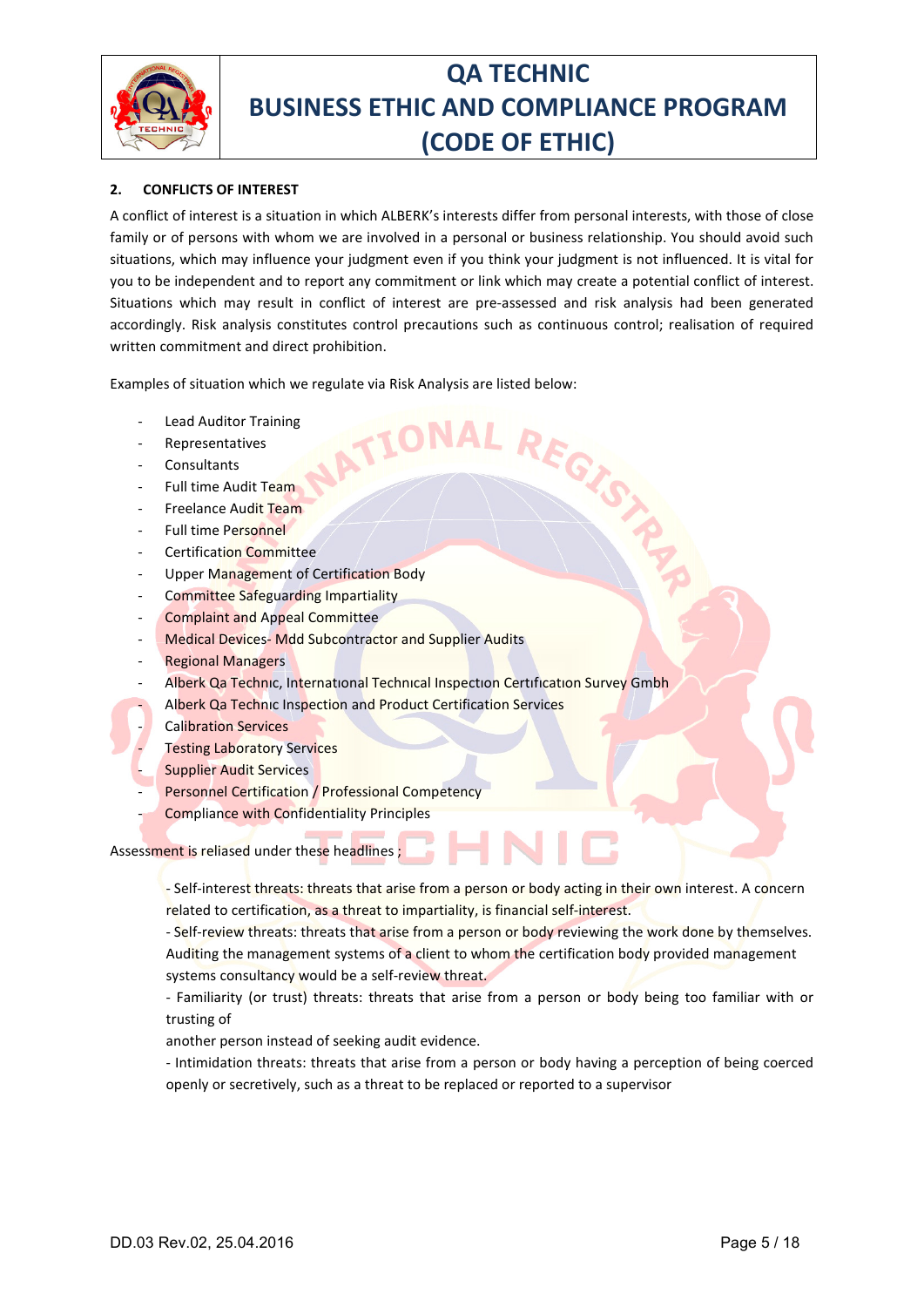

### **3. PROTECTION AND CONFIDENTIALITY OF CLIENTS' INFORMATION**

All information received in the course of the provision of our services must be treated as, and must remain, strictly confidential.Provided information could only be communicated to third parties upon prior consent of client where necessary.Confidentiality agreement which is countersigned between ALBERK and its employees has confidentiality clauses constituting severe sanctions.

All ALBERK employees are personally committed to protect the information in their possession, and to ensure that it is kept confidential, on the other hand there are confidentiality commitments available within agreement countersigned between ALBERK and its subcontractors, suppliers. Confidentiality clauses continue to apply for employees even if they quit their jobs (Defined periods vary based on standard.) Everyone should ensure that the protection of such confidential information is secured by implementing locally adequate security measures, ensuring that access is restricted to authorized persons only, and that the documents are stored in designated secure areas and disposed in a secured manner.Server and computers of company is being secured by special firewall against information leakage.In case, problem may occur related with information confidentiality; upper management and Information Technology Responsible would be informed simultaneously so that potential source would be eliminated prior becoming a real problem.

#### **3.1 Intellectual Property Rights**

Technical, commercial and financial information, software, methodologies, trade secrets, databases, inventions, know-how developed or acquired by ALBERK and information governed by non-disclosure agreements must be treated as (and must remain) strictly confidential. The use of such information must be restricted to permitted professional purposes, to the exclusion of personal purposes and should be shared with or given to authorized persons only. Instruction governing usage of Alberk logo and brand are communicated to clients via website and are communicated with its personnel via File-maker Quality Module software.

#### **3.2 Inside Information**

Regarding ALBERK's new ongoing projects, information leakage is prevented by Applicable texts providing a number of mandatory mechanisms dedicated to prevent the act of insider Trading for ALBERK employees. As concerns ALBERK, inside information is defined as any information of a precise nature that has not been made public. Employees of ALBERK could have an access to inside information according to their authorisation and as long as the information is not made accessable to the public, this information is going to remain as inside information and keep its confidentiality. In order to prevent such a risk, certain precautions have to be taken every time that you hold Inside Information, computers of employees have been limited in terms of usage of device enabling data transfer from their computer. The use of this information for personal reasons, or, its disclosure to people not entitled to receive it can infringe the law on securities and the rules of ALBERK.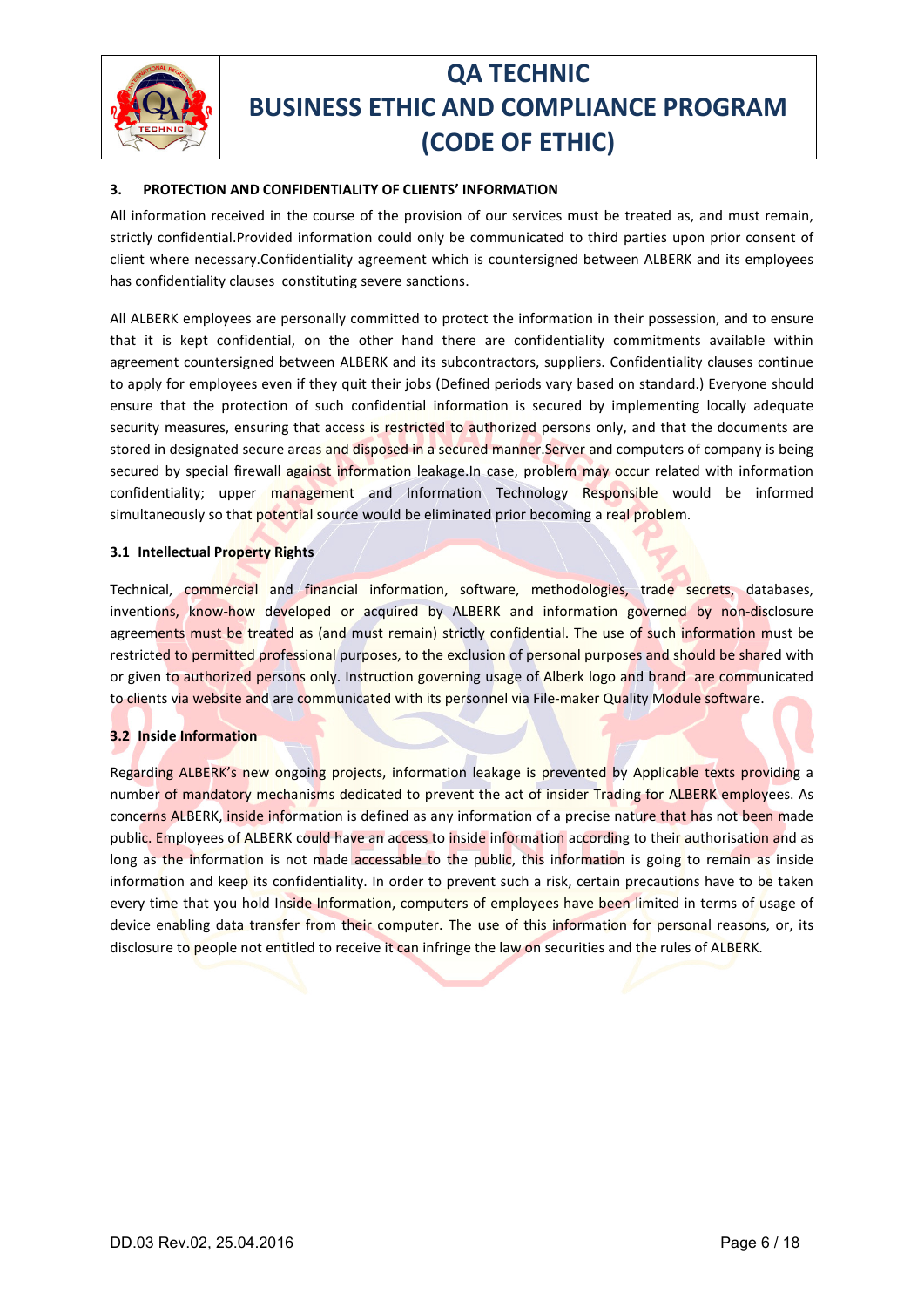

#### **4. ANTI-BRIBERY RULES**

As ALBERK, we reject all forms of bribery. We apply relevant local and interantional anti-bribery laws in all jurisdictions within which are established or perfom services. By our internal procedures:

- We follow certain specific operations such as political contributions, charitable contributions and sponsorship.
- We regulate the offer or receipt of gifts, hospitality or expenses and we keep them under control at all times.
- We regulate accurate records and notes in order to ensure that documentation belonging to all financial and accounting transaction are generated in an accurate and fair way.
- Situations which may result in conflict of interest have been prohibited. Such as gift, comission..
- All employees of ALBERK are prohibited for accepting any direct or indirect bribery (Money,gift,other interests) and this condition is guaranteed by agreements.
- Alberk and its all employees are obliged to act in accordance with regulatory requirements regarding bribery and corruption for all geographical areas and territories where it provide its services.

#### **5. DEALING WITH BUSINESS PARTNERS**

By our anti-bribery and anti-corruption policies and procedures:

- We require that our business partners comply strictly with national and international antibribery and anti-corruption laws and regulations and we seek to ensure that improper payments are not being channeled through intermediaries, joint venture partners, subcontractors, agents or suppliers
	- We conduct our procurement practices in a fair and transparent manner.
	- We monitor the selection and the ethical behavior of our business partners: intermediaries, joint venture partners, subcontractors, agents, main suppliers

#### **6. FAIR COMPETITION**

ALBERK is committed to competing fairly and in compliance with antitrust and all other applicable laws. All ALBERK employees must strictly comply with all applicable competition or antitrust laws. When in doubt, any employee should seek advice from Technical ve Administrative Department. We must encourage total transparency when drafting commercial documents and promote the strengths of ALBERK rather than highlighting the shortcomings or failings of our competitors. We shall present ALBERK in a fair and reasonable manner and ensure that information supplied is accurate and unequivocal.We must not intentionally denigrate, libel or slander our competitors when discussing with clients, nor commit ourselves to providing a service which we are unable to supply, or claim that ALBERK is accredited for a given service without checking first.

#### **7. COMMUNICATİON WITH THE MEDIA AND INVESTORS**

We develop active communications to reinforce ALBERK image towards its customers, analysts, investors and to the public. Media relations are the responsibility of the general coordinator. All statements to the media or responses to inquiries from the media are handled through general coordinator.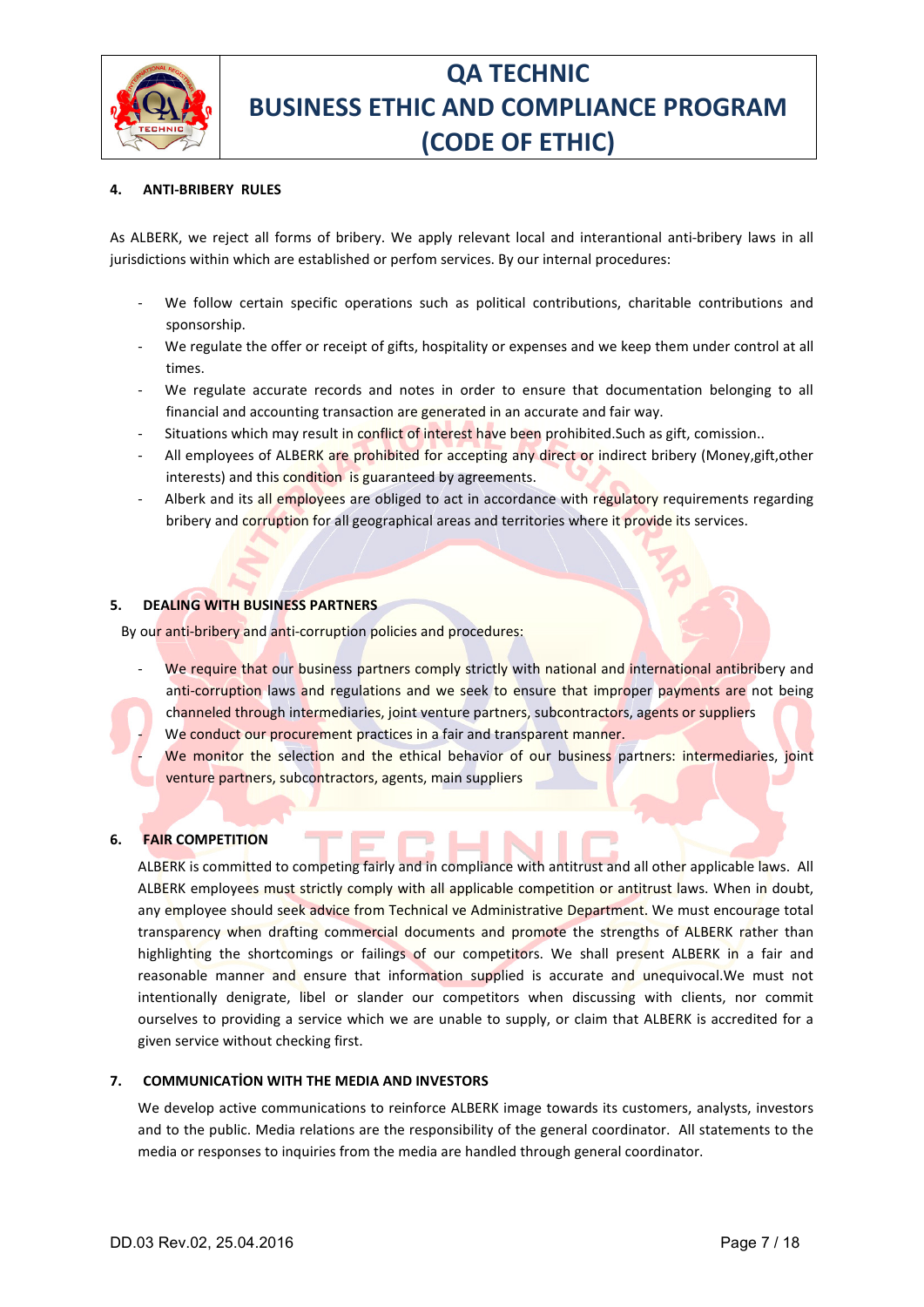

#### **III. IMPLEMENTATION OF THE CODE OF ETHICS**

#### **1. ORGANİZATİON RULES & PRINCIPALS**

#### **1.1 IMPLEMENTATION**

QA Technic shall implement a Program, based on this Program, throughout its Organization provided our mandate in the applicable arrangement empowers QA Technic to enforce the rules.

QA Technic will implement this Program by integration of its requirements into their Quality Management System and/or internal audit system - both the quality management system and the internal audit are performed by independent external auditors.

#### **1.2 QA TECHNIC BUSINESS ETHIC AND COMPLIANCE RULES AND PRINCIPALS**

- **1.2.1** QA Technic Board has confirmed their commitment to implementing this Program by publishing their own:
	- **(a)** Principles which will, at least, reflect the IFIA Compliance Principles



- **1.2.2** QA Technic will send a copy of the Compliance Rules which apply throughout its Organization, and any subsequent updates thereof, to the Director General of IFIA for verification of compliance with this program.
- **1.2.3** The IFIA Director General will, within two months of receipt of the QA Technic Compliance Rules, or any updates thereof, carry-out a documentary review and confirm to QA Technic either that it appears to comply with IFIA requirements or that it needs clarification or revision.

ECHN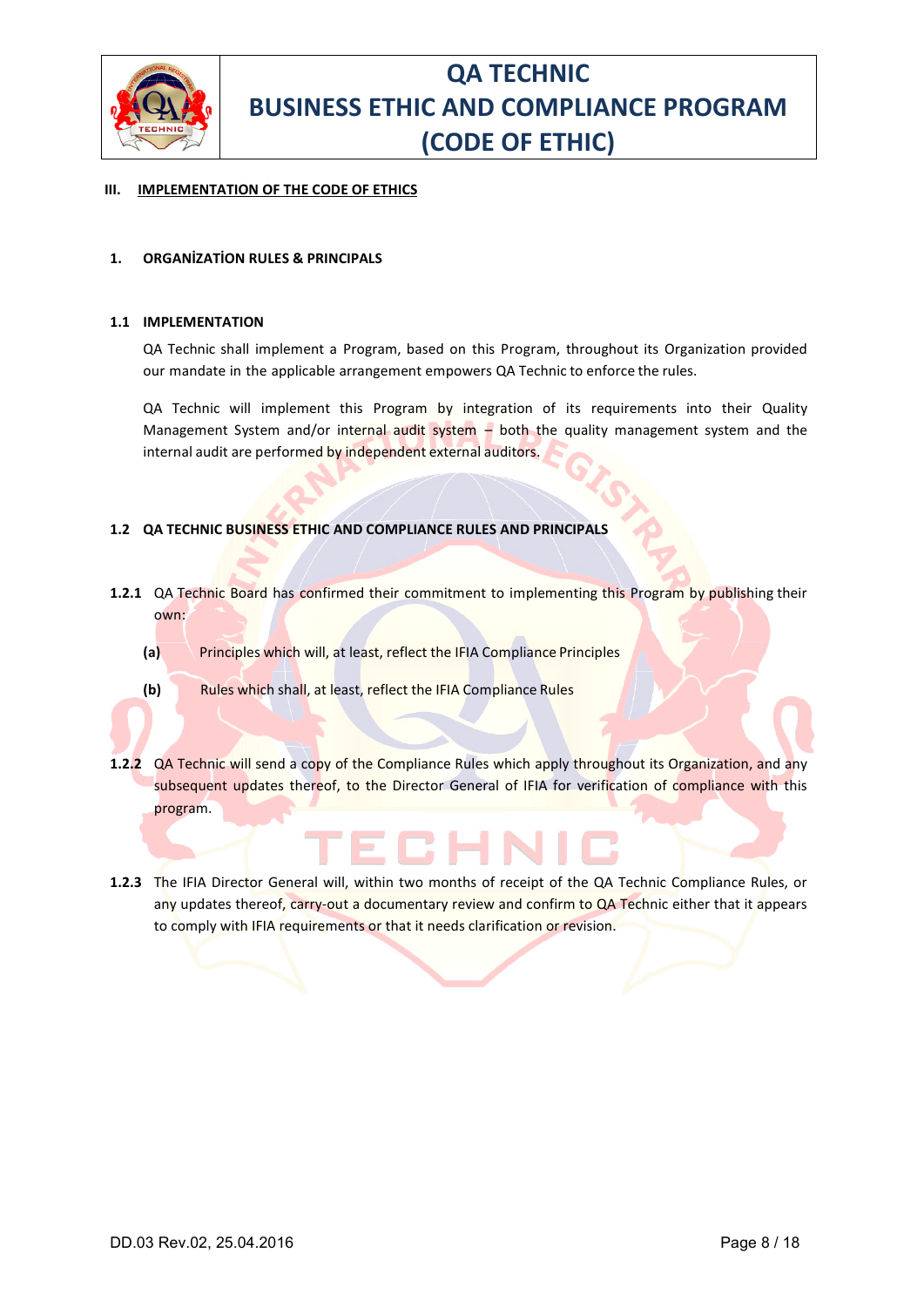

L REGISTA

#### **1.3 APPOINTMENT OF COMPLIANCE OFFICER AND COMMITTEE**

QA Technic board of Directors are ;

| Latif Murat Yılmaz | Chairman and CEO           |
|--------------------|----------------------------|
| Ayşen Yılmaz       | <b>General Coordinator</b> |

Has appointed below staff as Compliance Comitee ;

Özlem Yılmaz

Yeşim Yüksel

Ayşen Yılmaz

Begüm Adakan

Serdar Aksoy

and the following staff to ensure the execution of the program throughout QA Technic:

Özlem Yılmaz Quality Officer

Yeşim Yüksel Compliance Officer

and the external auditors will audit QA Technic annually:

by

Transparency International Turkey Organisation.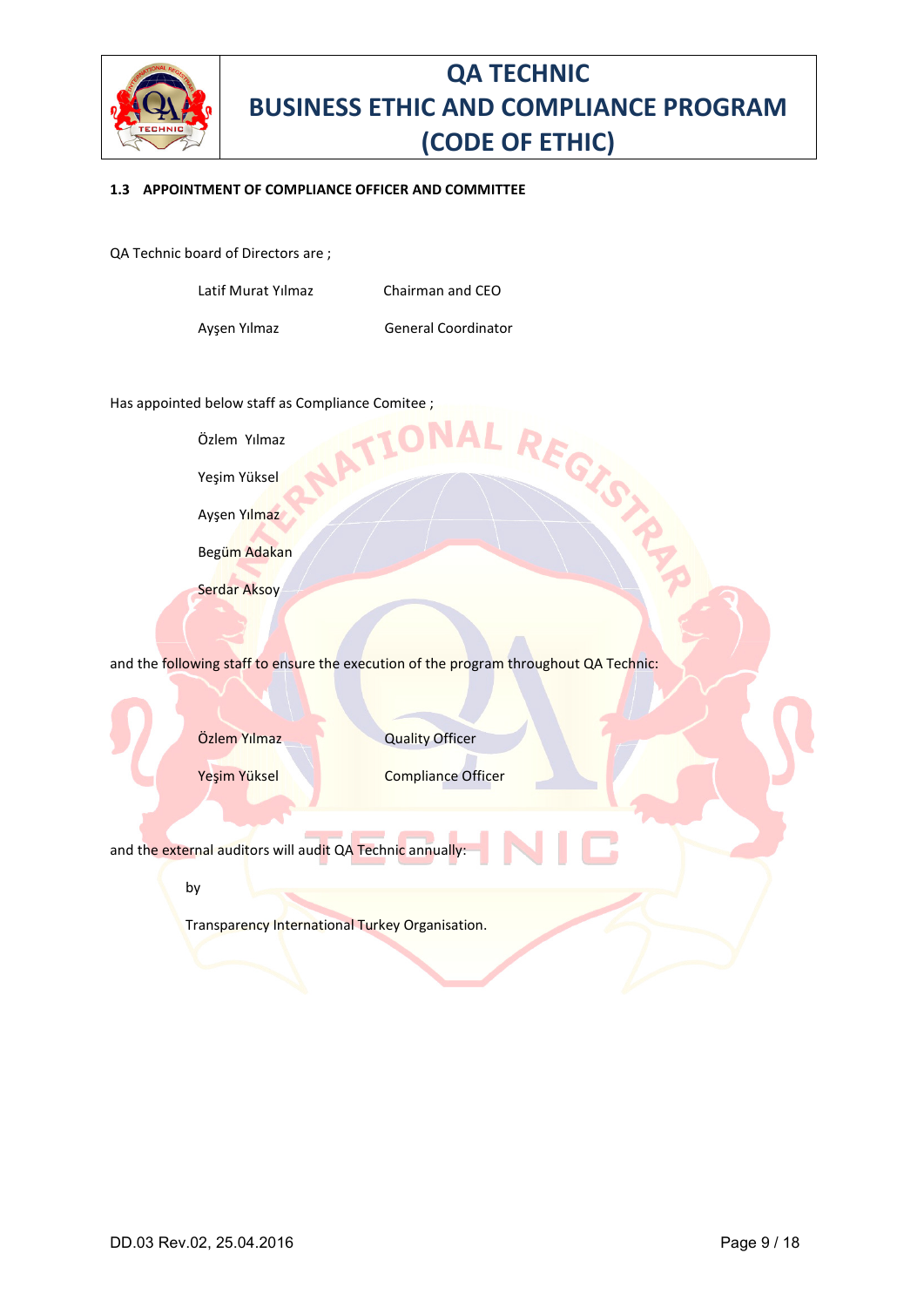

#### **1.4 HUMAN RESOURCES**

#### **1.4.1 Recruitment**

Prior to job offer, prospective employees of QA Technic will be informed of QA Technic Business Ethic and Compliance Program Rules).

#### **1.4.2 Employee commitment**

QA Technic shall ensure that:

- **(a)** each employee will be provided with a copy of the QA Technic Compliance Rules and requested to sign a declaration that it has been received, read and understood. A record will be kept in the file of the Employee.
- **(b)** The following senior managers will be requested to sign a declaration each year that they are updated and follow these program:

| Yeşim Yüksel<br>Özlem Yılmaz |
|------------------------------|
| Serkan Demirsan              |
| Sinan Köse                   |
| Serdar Aksoy                 |
| Begüm Adakan                 |
|                              |

**(c)** Where QA Technic mandate empowers it to enforce the rules in other parts of the Organization, managers responsible for these other parts shall be required to sign annual declarations relative to those parts of the Organization for which they are responsible

QA Technic Rules will make it clear that employees will not suffer demotion, penalty or any other adverse consequences arising from strict implementation of the Program even if it may result in a loss of business

#### **1.4.3 Training of Employee**

All employees, including Managers, of QA Technic will be given a copy of the IFIA Compliance Training Guide. A Record of course completion shall be kept in the file of each Employee. Each employee to undergo compliance code training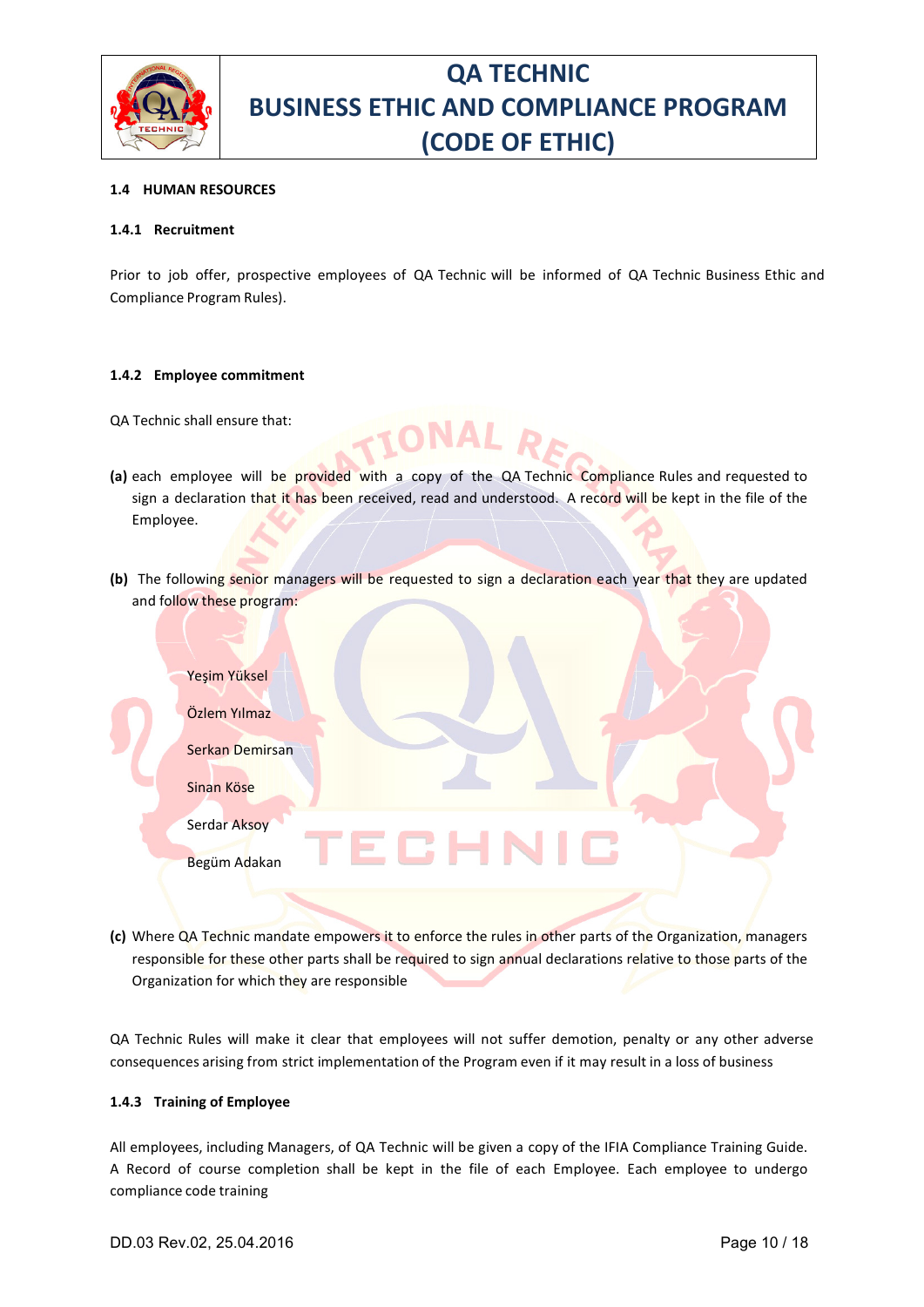

#### **1.4.4 Consultation on Code development**

QA Technic employees will have the opportunity to provide input on the development of the Program during performance evaluations, staff training sessions or at review meetings or directly to the Compliance Officers.

#### **1.4.5 Employee performance evaluation**

QA Technic will ensure that each employee has an on-going understanding of QA Technic Compliance Program during employee performance evaluations.

#### **1.5 EMPLOYEE "HELP LINES"**

The Chairman of the board of Director or the General Coordinator can be contacted

#### **1.6 EXTERNAL COMMUNICATIONS**

QA Technic will ensure effective external communications by:

- **1.6.1** Publicly disclosing QA Technic Rules and, if appropriate, related information on their website and in their annual accounts.
- **1.6.2** Providing facilities and tools, to receive enquiries, complaints or feedback from relevant interested parties can be sent to our main e-mail address published on the internet

#### **1.7 VIOLATIONS REPORTING**

**1.7.1** QA Technic employees are encouraged to report details of violations or suspected violations to either QA Technic Compliance Officers or their nominated delegate(s).

The reporting Employee shall be fully protected against any form of reprisal unless they acted maliciously or in bad faith. If requested, the Employee's anonymity shall be protected to the extent reasonably practicable.

**1.7.2** QA Technic employees will be required to report any solicitation for, or offer of, an improper payment or advantage coming to their knowledge in the same manner as provided for under section 1.7.1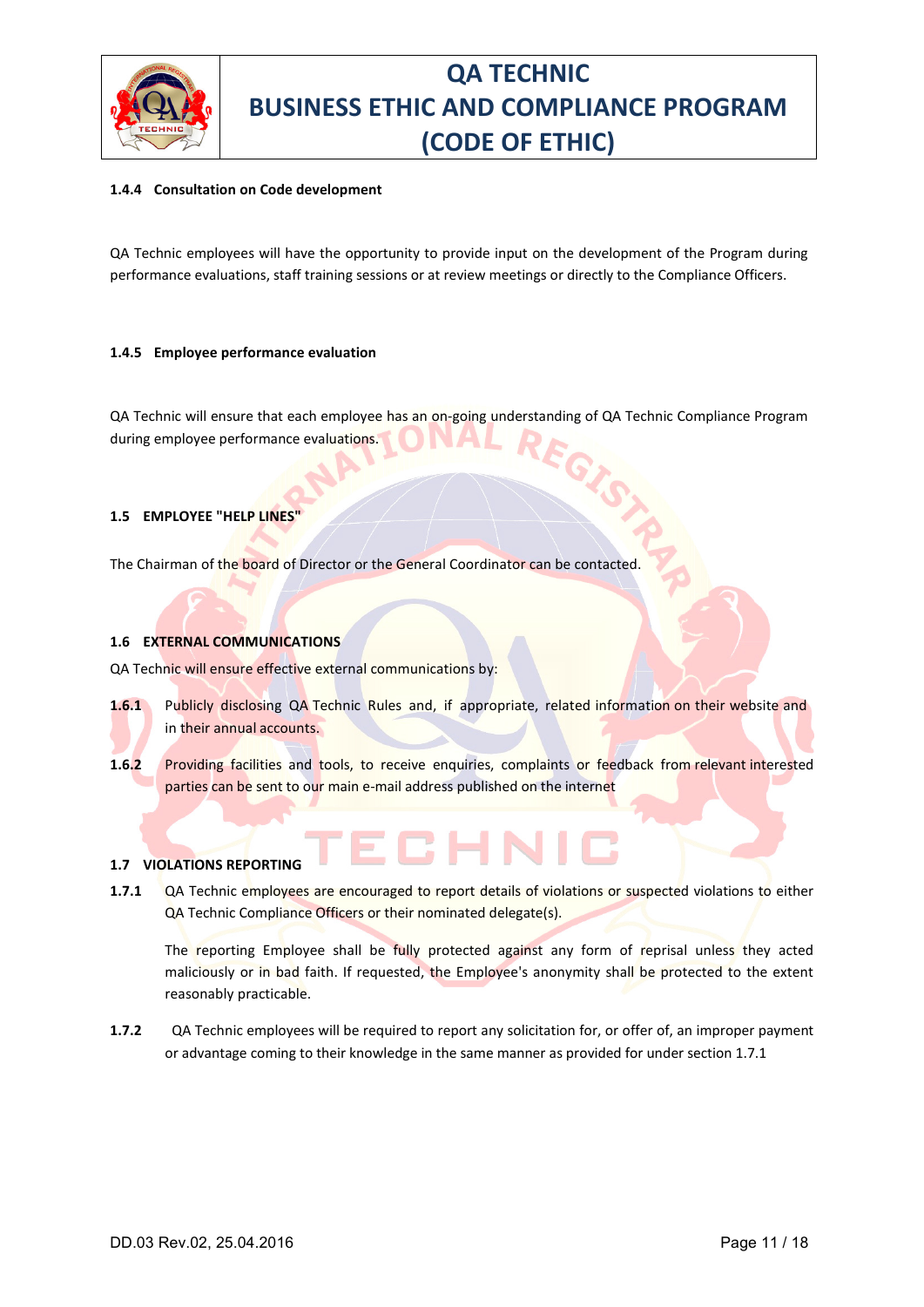

#### **1.8 MEMBER'S INVESTIGATIONS AND SANCTIONS**

- **1.8.1** QA Technic Compliance Officers or their nominated delegate(s) shall initiate, where appropriate, an investigation into any violation of the Program reported to them or coming to their knowledge.
- **1.8.2** QA Technic will maintain a documented procedure for the handling of investigations and sanctions which shall include requirements for:
	- (a) The maintenance of records of all reported violations and subsequent actions taken.
	- (b) The alleged perpetrator of such violation to have the right to be heard.
	- (c) QA Technic management or Compliance Committee to decide on the appropriate corrective and disciplinary measures to be implemented if a violation has been established. These measures may include a reprimand, demotion, suspension or dismissal
	- (d) The Compliance Officer to receive progress reports from his/her nominated delegates and/or the management in the locations concerned and prepare periodic summary reports for the Compliance Committee on investigations, violations established and the implementation of corrective actions and disciplinary measures.

#### **1.9 EFFECTIVENESS OF THE PROGRAM IMPLEMENTATION**

#### **1.9.1 Management declarations**

QA Technic will require its Senior Managers and where applicable for other parts of the Organization, other managers as referred to in 1.4.2.(b) above to prepare and sign, on an annual basis, a Compliance Declaration which, as a minimum, shall be based on the template contained in Annex A. These Compliance Declarations shall be received, in respect of all applicable locations and/or activities, by the Compliance Officer who shall submit an annual summary report to QA Technic Compliance Committee.

#### **1.9.2 Internal audits**

QA Technic will require their nominated internal auditors, as part of their internal audit plan, to verify that QA Technic Compliance Rules have been implemented within their Organization and that the Management Declarations, as per section 1.9.1, (a) have been completed in conformance with Annex A and (b) reflect compliance with the Principles and Rules and (c) in respect of those locations selected for site audits, correctly reflect the actual situation. Such site audits shall review the processes in place and include testing, on a sampling basis, to ensure the effective application and implementation of the Program. The IFIA Guidance Check List for Members' Internal Compliance Audits should be used for guidance or reference as appropriate.

The compliance findings resulting from such audits will be reported to the Compliance Officer who will submit a summary report to QA Technic Compliance Committee. The Compliance Officers and/or Compliance Committee shall take follow-up actions where appropriate.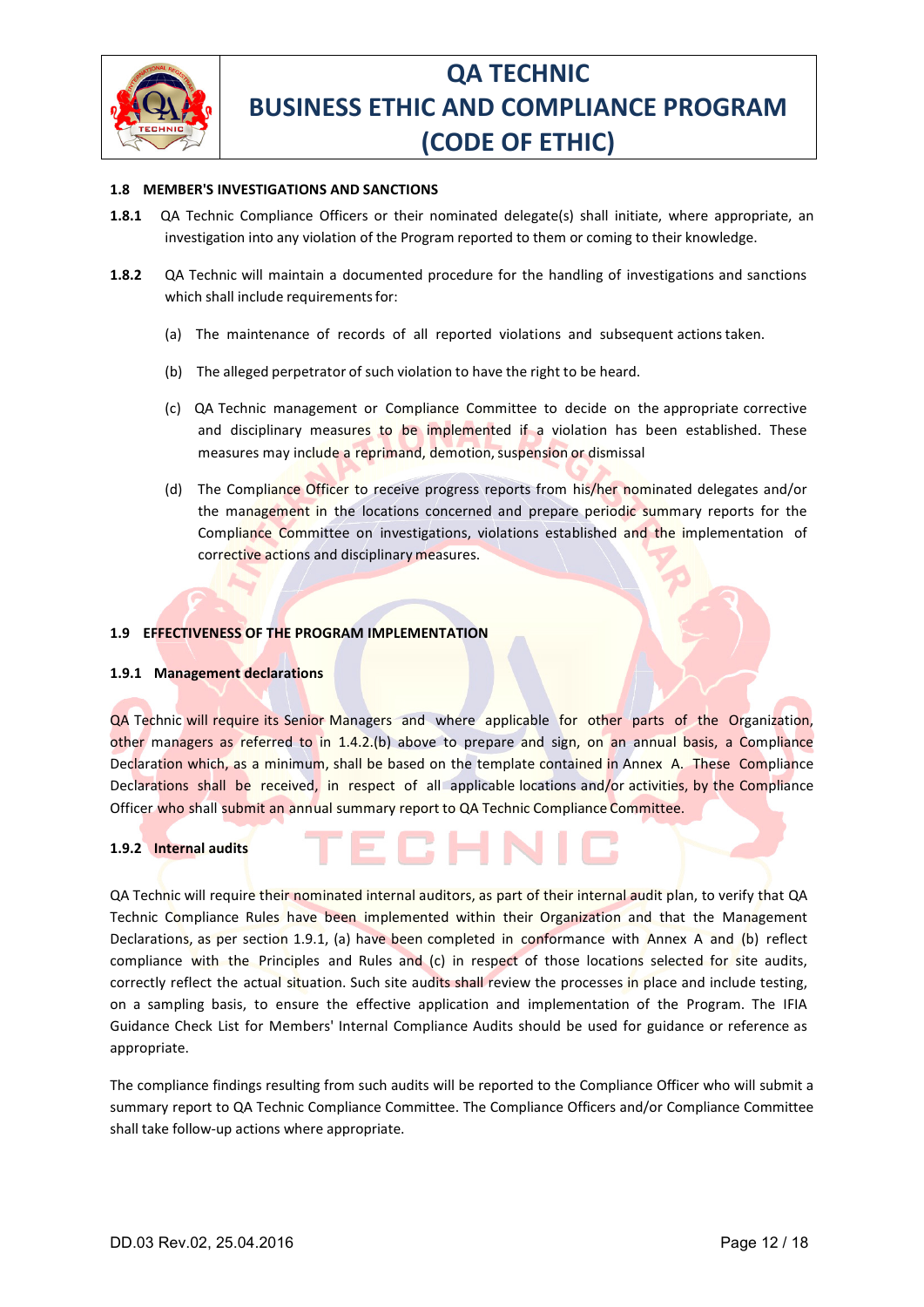

#### **1.9.3 External examinations**

#### **1.9.3.1Frequency**

The effectiveness of the implementation of the Program shall be examined at least annually by the Member's appointed independent external audit firm. The required scope of the examination is detailed in section 10.3.5**.**

#### **1.9.3.2Independent external audit firm**

The Member's independent external audit firm appointed to carry-out this examination:-

- (a) shall be (i) either the firm engaged for the audit of the Member's (consolidated) financial statements or another external audit firm entrusted with auditing the Member's Program and, in either case, (ii) a member of a recognized national professional accountancy organization or approved by the IFIA Council as being appropriately qualified for the verification of the Member's Program, and
- (b) the external auditor shall be 100% independent from QA Technic business, i.e. not a member or associate of f. inst. ITS, BIVAC, SGS or the like.

#### **1.9.3.3Use of complementary external audit firms**

**(a)** If, as per section 9.3.2(b), there are countries of the Member's operation where the international audit firm does not have offices and it is necessary to use different external audit firms (which shall comply with section 9.3.2(a) ), or correspondent audit firms which do not apply a uniform approach and methods, the Member and its international external audit firm shall be required to report to the Director General of IFIA on the arrangements made to ensure that a consistent examination of the Program implementation is achieved in respect of all locations.

In such cases, the Member's international external audit firm shall act as the co-ordinator of the other external audit firms and prepare one consolidated Assurance Report.

**(b)** The Member's appointed external audit firm may, by agreement with the Member, utilise the services and

reports of independent management system certification or accreditation bodies<sup>1</sup> which have performed audits of the Member's management systems based on international standards. However, such certification and accreditation bodies or their reports shall not be used for the verification of financial and related aspects, included in the specific Anti-Bribery requirements and section 11, without the prior approval of the IFIA Council.

#### **1.9.3.4Notification to IFIA of Member's appointed external audit firm(s)**

Prior to the appointment of the external audit firm(s), or any subsequent proposed changes thereof, the Member shall submit details to the Director General of IFIA for confirmation of compliance with IFIA requirements.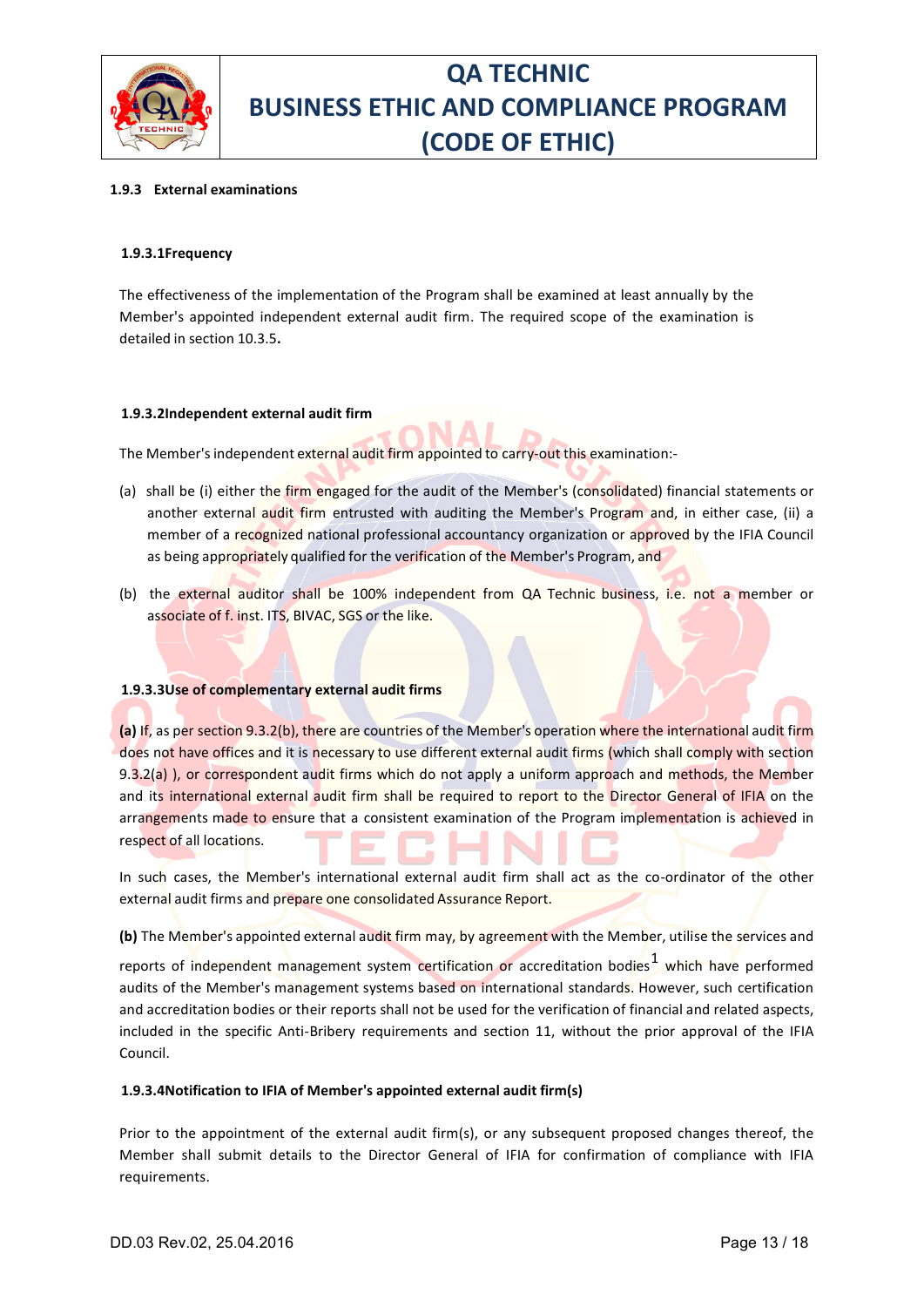

#### **1.9.3.5Scope of examination**

For the purposes of demonstrating that the Member is in conformance with the IFIA Compliance Code, the Member shall require the external audit firm to:-

- **(a)** Perform, as a minimum, the following assurance Review Procedures based on IFIA Compliance Code:-
	- (i) Verify that the Member's current Compliance Principles and Rules remain identical to those submitted to, and approved by, IFIA.
	- (ii) Verify that the Member has established a Program incorporating the requirements of the Code.
	- (iii) Observe the existence of internal management systems, processes and controls in respect of (a) alleged violations (b) Compliance Committee records and (c) compliance training.
	- (iv) Review the following consolidated management statements:-
		- Political Contributions
			- Charitable Contributions and Sponsorships
			- Intermediaries' remuneration
		- Extraordinary expenditures relating to gifts, hospitality and expenses and verify whether these statements:
			- reconcile with the accounting records and supporting documentation
			- have been approved by the Compliance Committee where applicable.
	- (v) Verify that all Management Declarations have been received and test the follow-up systems employed for ensuring that all matters of concern or reports have been addressed or acted upon by the Compliance Officer or, where applicable, his/her nominated delegate(s).
	- (vı) Any other areas and audit procedures as considered appropriate by the external audit firm and agreed with the Member.
- **(b)** Perform the assurance Review Procedures, as per section 10.3.5(a), by audit sampling in respect of both the Member's locations and the systems and documentation applicable to those locations. The audit sampling shall be agreed between the auditor and the Member, based upon a compliance risk assessment and taking into account the Member's Organization and peculiarities
- **(c)** Maximise the use of the services of the Member's Corporate Internal Audit function and/or
- **(d)** Internal Quality Auditors to avoid duplication of efforts and minimise additional costs.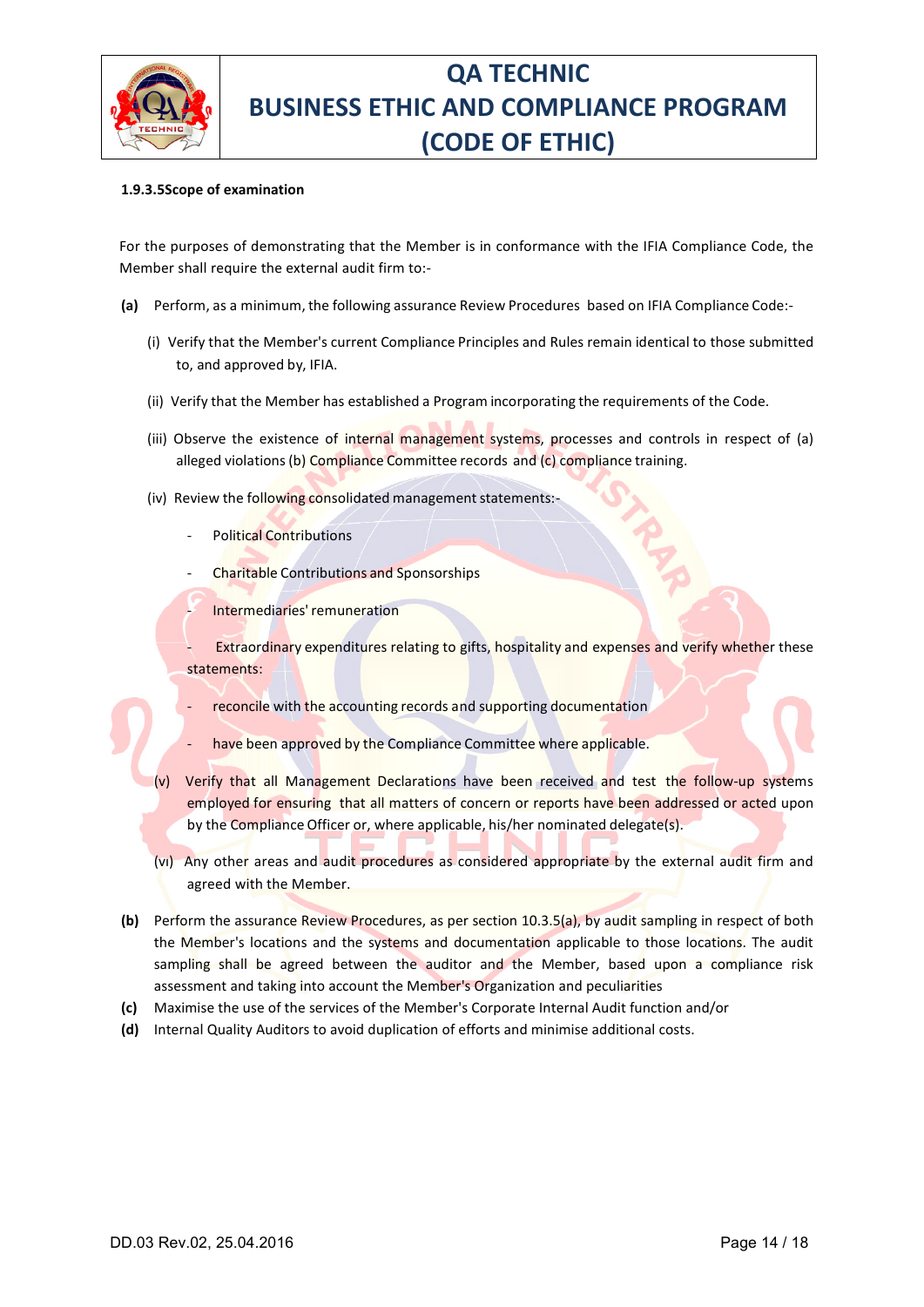

#### **1.9.3.6External audit firm's "Assurance Report"**

- **(a)** The Member shall require the external audit firm to issue an Assurance Report based on the
- **(b)** Proforma Assurance Report, contained in Annex B, which is provided for guidance and may
- **(c)** be adjusted as considered appropriate by the external audit firm and/or as maybe required by professional standards.
- **(d)** The Member shall instruct its external audit firm to send a copy of the Assurance Report to the Director General of IFIA within 6 months of the Member's financial year-end closing date

#### **1.9.3.7Reportable Conditions**

Reportable Conditions which are detected by the external audit firm during performance of the Assurance Review Procedures shall be reported in the Assurance Report regardless of whether or not the Member has already taken corrective action.

The external audit firm shall not be required to include in its Assurance Report any minor nonconformities detected. These shall be communicated separately to the Member's management for corrective action within the time frame stipulated by the auditor.

#### **1.9.3.8IFIA follow-up of Assurance Reports**

- **(a)** The Director General of IFIA shall submit to the IFIA Council summary reports of the Assurance Reports received.
- **(b)** In the event that an Assurance Report contains Reportable Conditions, the Director General of IFIA shall follow these up, where applicable, in conformance with the IFIA Complaints and Disciplinary Procedures.

ECH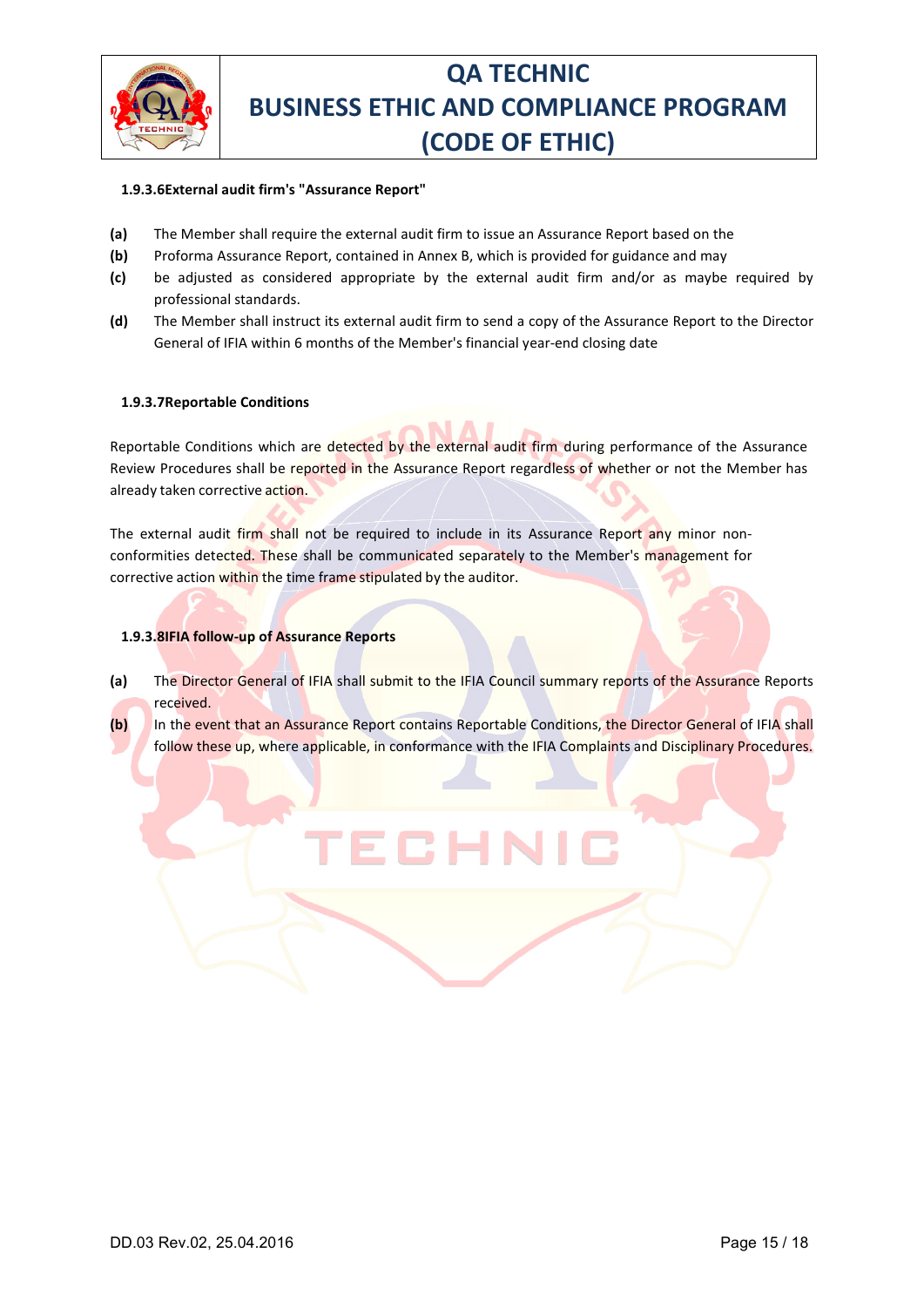| ONAL REGISTA<br><b>TECHNIC</b> |
|--------------------------------|
|                                |

**ANNEX A**

**Management Declaration Template**

Confidential

|                           | (name of Manager) do hereby declare that in implementation of                                                   |
|---------------------------|-----------------------------------------------------------------------------------------------------------------|
|                           |                                                                                                                 |
|                           | manufacturery of Member)'s Compliance Programme for the year ending                                             |
|                           |                                                                                                                 |
|                           | 20 in each of the locations and/or activities, as listed above, falling under                                   |
| my area of responsibility |                                                                                                                 |
|                           |                                                                                                                 |
|                           |                                                                                                                 |
|                           | To the best of my knowledge I, and the members of staff reporting to me, have complied in all respects with the |
|                           | Compliance Programme;                                                                                           |

- 2. I have verified that the Compliance Programme has been distributed to each Employee who had not previously received them;
- 3. I have fully and completely reported to the Compliance Officer any violation or suspected violation of the Programme, including any solicitation or offer of any improper payment or advantage, which has come to my knowledge;
- 4. I have fully and completely implemented all corrective and disciplinary actions required by the Compliance Committee in respect of any violation of the Programme.

| Dŀ<br>               |  |
|----------------------|--|
| $\sim$<br><b>SIE</b> |  |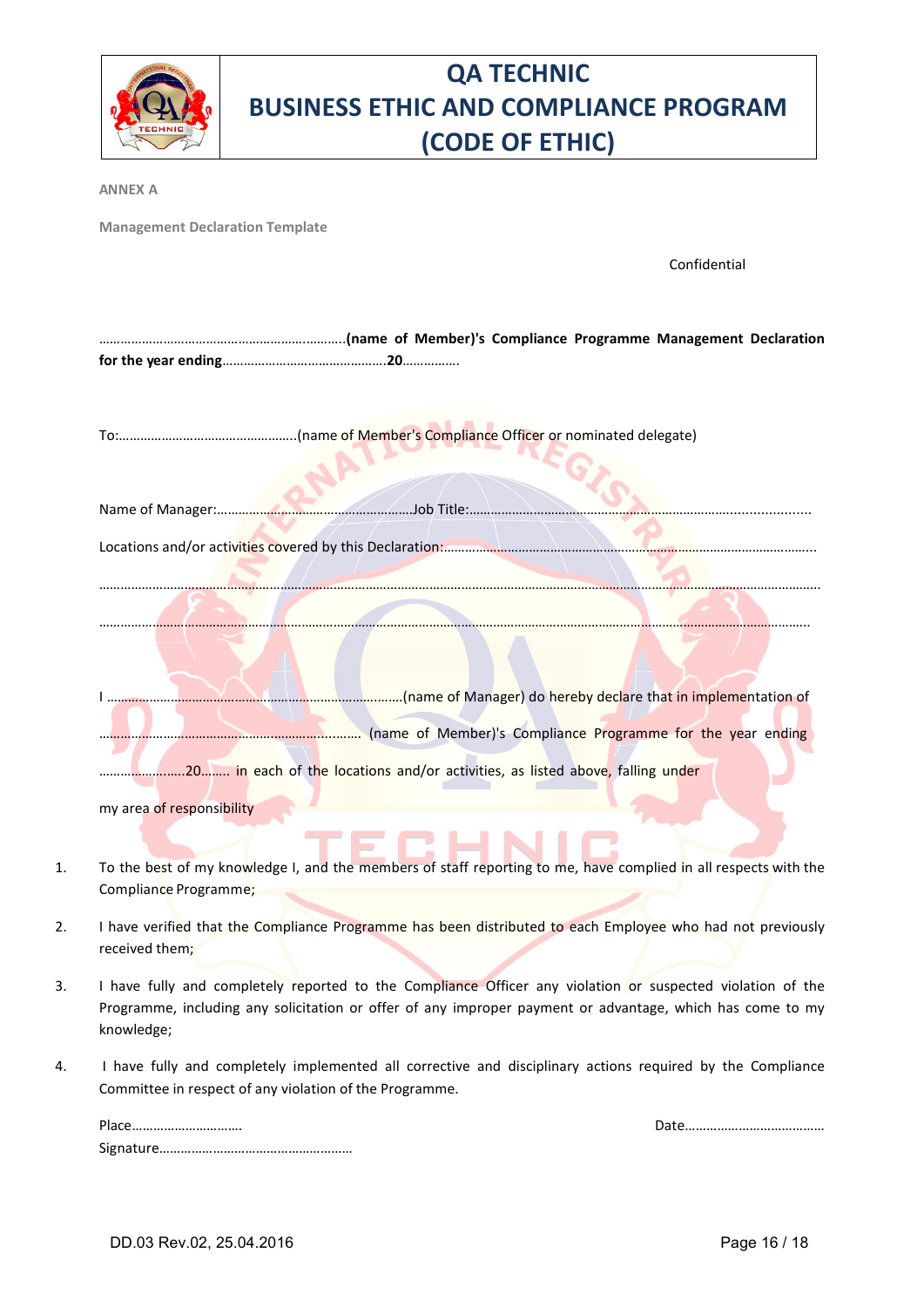

#### **ANNEX B**

**Proforma Assurance Report of external audit firm**

**"Assurance Report on………….. (name of Member) 's Compliance Programme"**

#### **1. Purpose of assurance review**

We have performed review procedures on the management and reporting processes of the

Compliance Programme of …………….…………..(name of Member) over the year ……. or the period ….. to …… to determine whether these incorporate the requirements of the IFIA Compliance Code dated………and whether this has been adequately implemented within …………………………(name of Member)'s Organisation.

……………………..(name of Member) is responsible for the development and maintenance of the management and internal reporting processes of the Compliance Programme. Our responsibility is to report on the management and reporting processes of the Compliance Programme based upon our review procedures.

#### **2. Scope of assurance review**

The scope of our review procedures is as set out in the IFIA Guidelines on Verification of Code Implementation under "Scope of examination".

The scope of the review included verifying that management declarations were received from all senior managers as identified by the Member, including listing at least one in respect of each Group Member within the Member's group membership as listed or referenced in the Members Directory on the IFIA website.

We based our review primarily on management and other information provided to us by the company's management and staff. We also interviewed personnel responsible for the Compliance Programme, including the Compliance Officer, Managers and other appropriate employees, both at Group level and selected countries. We also performed tests, on a sample basis, of relevant documentation including Group policies, management and reporting structures, documentation and systems in place at ……………………………………………………………… (specify country(ies) visited).

There are no generally accepted international standards for these other Assurance Engagements. In the absence of such standards, we based our approach on best practices as well as on the underlying principles of the standards of the International Federation of Accountants but adapted as necessary. We, therefore, planned and performed our procedures to obtain a reasonable basis for our conclusions. However, as we have not performed an audit, we do not express an audit opinion